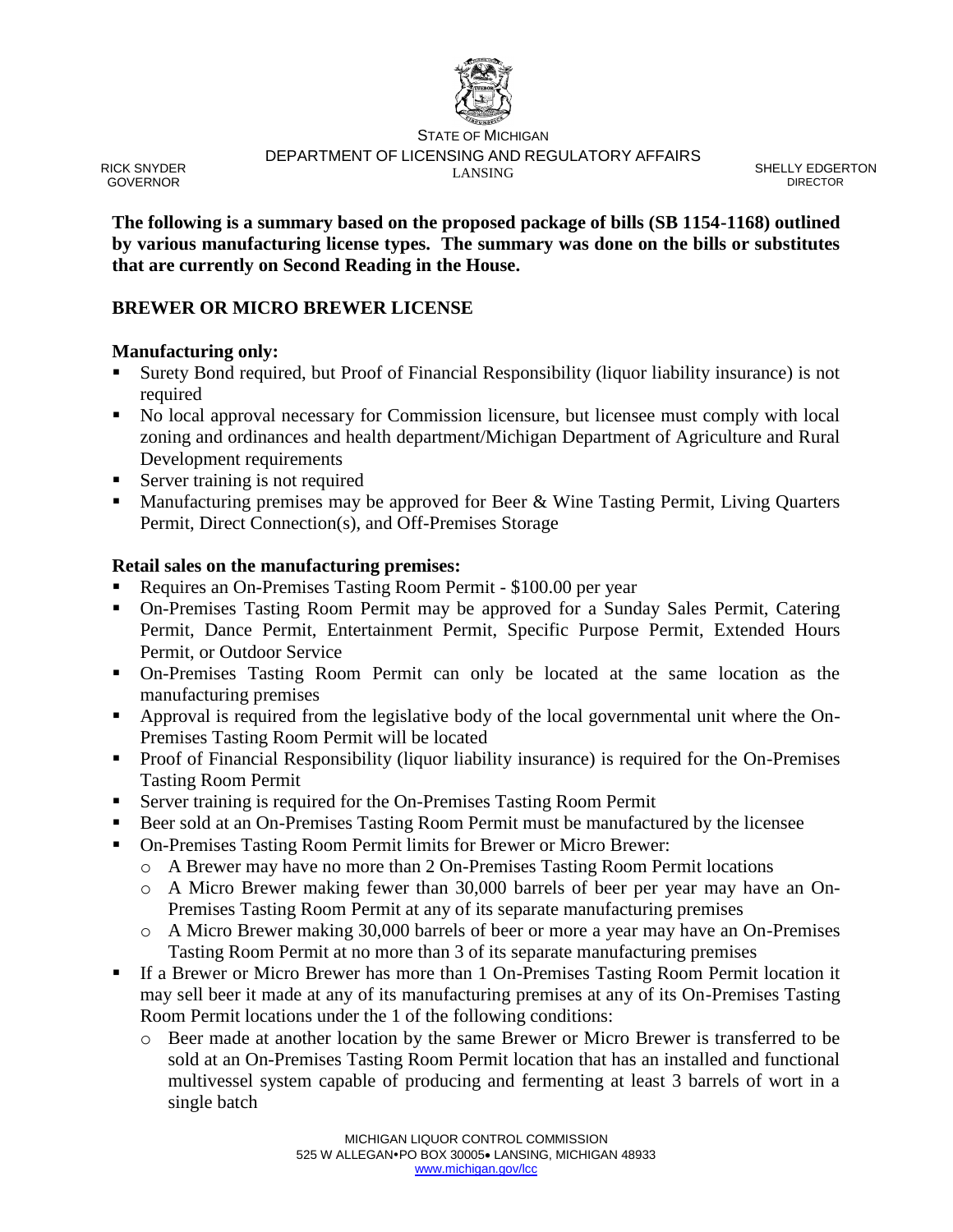- o Beer made at another location by the same Brewer or Micro Brewer is transferred to be sold at an On-Premises Tasting Room Permit location where the Brewer or Micro Brewer manufactures at least 50% of the volume of beer at that location that is sold to consumers at that location
- o Beer made at another location by the same Brewer or Micro Brewer is transferred to be sold at an On-Premises Tasting Room Permit location that was approved by the Commission under an application received prior to October 1, 2018
- May sell beer for consumption off the premises
- May sell and serve full size drinks
- No size or number limit on tasting samples
- May serve food or have a restaurant in conjunction with the On-Premises Tasting Room Permit

# **WINE MAKER OR SMALL WINE MAKER LICENSE**

### **Manufacturing only:**

- Surety Bond required, but Proof of Financial Responsibility (liquor liability insurance) is not required
- No local approval necessary for Commission licensure, but licensee must comply with local zoning and ordinances and health department/Michigan Department of Agriculture and Rural Development requirements
- Server training is not required
- Manufacturing premises may be approved for Beer & Wine Tasting Permit, Living Quarters Permit, Direct Connection(s), and Off-Premises Storage

## **Retail sales on the manufacturing premises:**

- Requires an On-Premises Tasting Room Permit \$100.00 per year
- On-Premises Tasting Room Permit may be approved for Sunday Sales Permit, Catering Permit, Dance Permit, Entertainment Permit, Specific Purpose Permit, Extended Hours Permit, or Outdoor Service
- On-Premises Tasting Room Permit can only be located at the same location as the manufacturing premises
- **•** Approval is required from the legislative body of the local governmental unit where the On-Premises Tasting Room Permit will be located
- Proof of Financial Responsibility (liquor liability insurance) is required for the On-Premises Tasting Room Permit
- **EXECUTE:** Server training is required for On-Premises Tasting Room Permit
- A Wine Maker licensee must manufacture wine on the premises where it is sold in an On-Premises Tasting Room Permit location
- A Small Wine Maker licensee must manufacture or bottle wine on the premises where it is sold in an On-Premises Tasting Room Permit location
- A Wine Maker or Small Wine Maker licensee may sell shiners purchased from another Wine Maker or Small Wine Maker: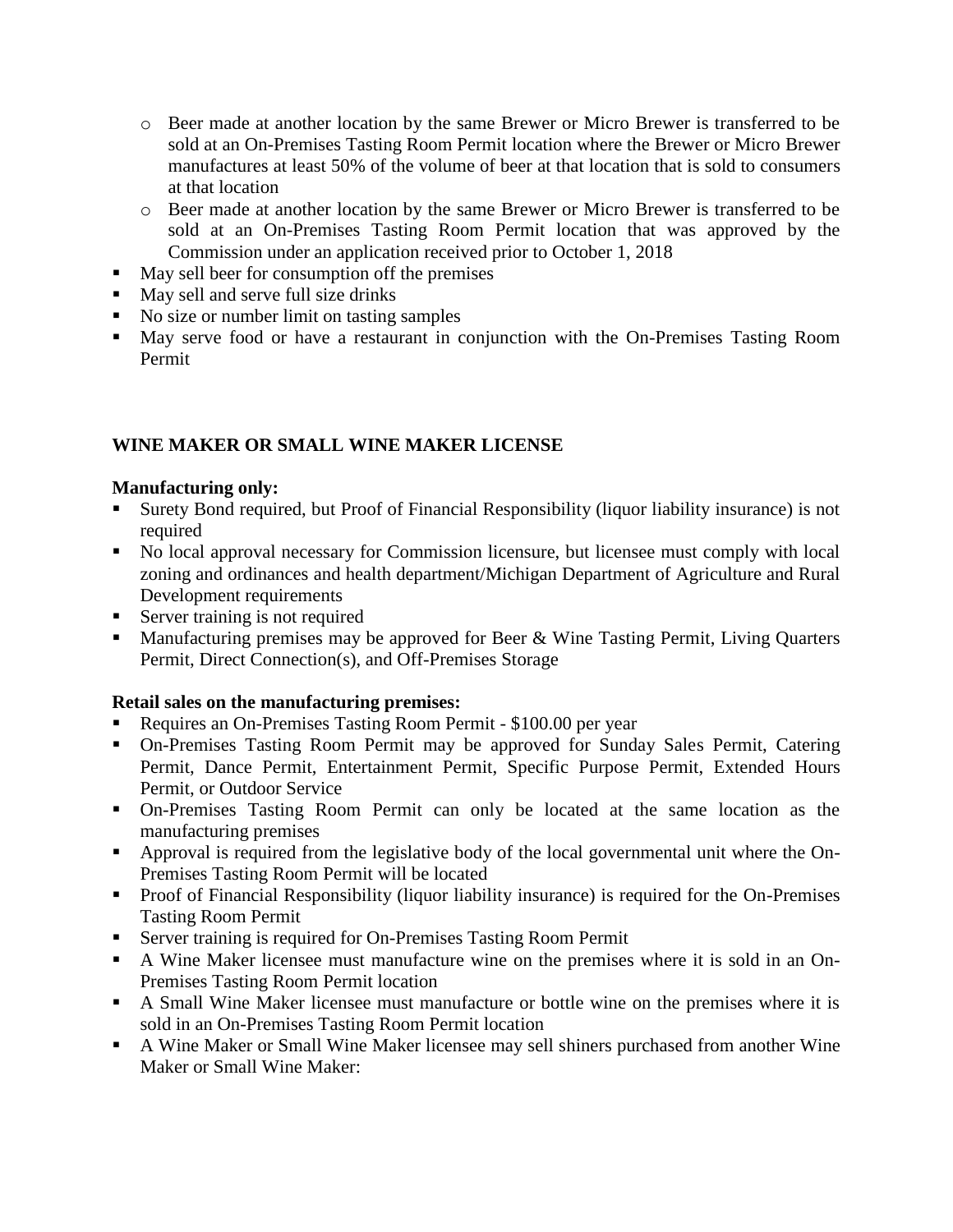- o The shiners must be labeled and registered by the Wine Maker or Small Wine Maker licensee that is selling them
- o A Wine Maker licensee that does not manufacture wine on its premises or a Small Wine Maker licensee that does not manufacture or bottle wine on its premises cannot sell shiners
- o A Wine Maker or Small Wine Maker licensee may transfer shiners from one of its locations to another location with an on-premises tasting room as long as the second location also manufactures or, in the case of a Small Wine Maker, bottles wine
- No limit on number of On-Premises Tasting Room Permits associated with Wine Maker or Small Wine Maker licenses
- May sell wine for consumption off the premises
- May sell and serve full size drinks
- No size or number limit on tasting samples
- May serve food or have a restaurant in conjunction with the On-Premises Tasting Room Permit

## **Retail sales at an off-premises tasting room:**

- Requires an Off-Premises Tasting Room license \$100.00 per year
- **Off-Premises Tasting Room license may be approved for a Sunday Sales Permit, Catering** Permit, Dance Permit, Entertainment Permit, Specific Purpose Permit, Extended Hours Permit, Direct Connection(s), or Outdoor Service
- **Off-Premises Tasting Room license not located at the same location as the manufacturing** premises
- Approval is required from the legislative body of the local governmental unit where the Off-Premises Tasting Room license will be located
- Proof of Financial Responsibility (liquor liability insurance) is required for the Off-Premises Tasting Room license
- Server training is required for the Off-Premises Tasting Room license
- A Wine Maker licensee may sell wine it manufactures at its manufacturing premises in an Off-Premises Tasting Room license location
- A Small Wine Maker licensee may sell wine it manufactures or bottles at its manufacturing premises in an Off-Premises Tasting Room license location
- A Wine Maker or Small Wine Maker licensee may sell shiners purchased from another Wine Maker or Small Wine Maker:
	- o The shiners must be labeled and registered by the Wine Maker or Small Wine Maker licensee that is selling them
	- o A Wine Maker licensee that does not manufacture wine on its premises or a Small Wine Maker licensee that does not manufacture or bottle wine at its manufacturing premises cannot sell shiners
- May sell wine for consumption off the premises
- May serve food in conjunction with the Off-Premises Tasting Room license
- A Wine Maker or Small Wine Maker licensee may have up to 5 Off-Premises Tasting Room license locations (including Joint Off-Premises Tasting Room license locations) that may sell full drinks or give away free samples of wine of any size for consumption on the premises; this determination must be made at the time of application and cannot be changed once the license is issued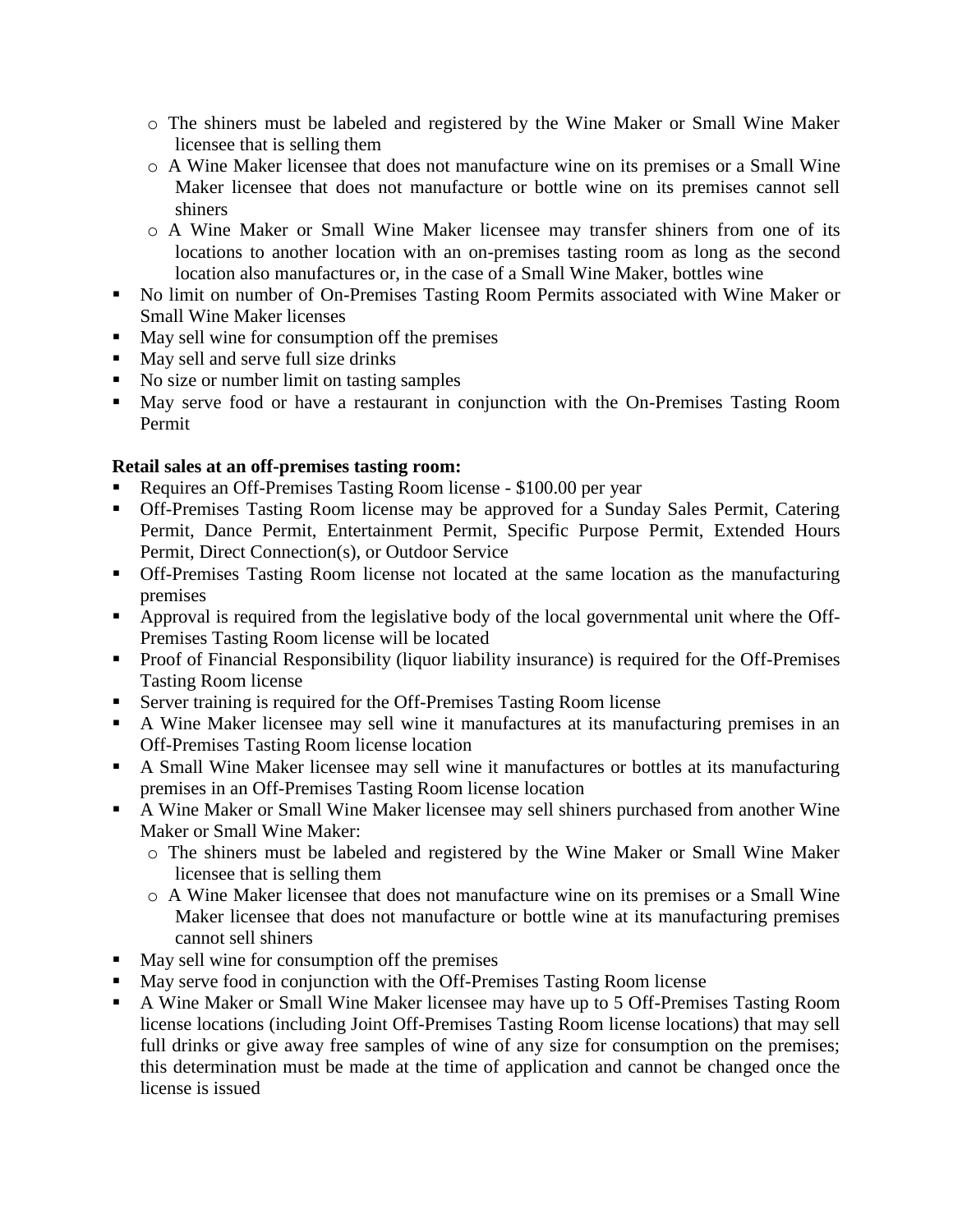▪ A Wine Maker or Small Wine Maker licensee may have unlimited Off-Premises Tasting Room license locations that may sell or give away free samples of wine for consumption on the premises as long as the sample sizes do not exceed 2 ounces per sample; this determination must be made at the time of application and cannot be changed once the license is issued

### **Retail sales at a joint off-premises tasting room:**

- Requires a Joint Off-Premises Tasting Room license \$100.00 per year
- Held at the same location as other licensee(s) that holds a Joint Off-Premises Tasting license
- **•** Joint Off-Premises Tasting Room license may be approved for a Sunday Sales Permit, Catering Permit, Dance Permit, Entertainment Permit, Specific Purpose Permit, Extended Hours Permit, Direct Connection(s), or Outdoor Service
- Each licensee holding a Joint Off-Premises Tasting Room license at the same location must be approved for the same permits or permissions
- Joint Off-Premises Tasting Room license not located at the same location as the manufacturing premises
- Approval is required for each Wine Maker or Small Wine Maker licensee from the legislative body of the local governmental unit where the Joint Off-Premises Tasting Room license will be located
- Proof of Financial Responsibility (liquor liability insurance) is required for each Wine Maker or Small Wine Maker licensee for the Joint Off-Premises Tasting Room license
- Server training is required for the tasting room for each Wine Maker or Small Wine Maker licensee for the Joint Off-Premises Tasting Room license
- A Wine Maker licensee may sell wine it manufactures at its manufacturing premises in a Joint Off-Premises Tasting Room license location
- A Small Wine Maker licensee may sell wine it manufactures or bottles at its manufacturing premises in a Joint Off-Premises Tasting Room license location
- A Wine Maker or Small Wine Maker licensee may sell shiners purchased from another Wine Maker or Small Wine Maker:
	- o The shiners must be labeled and registered by the Wine Maker or Small Wine Maker licensee that is selling them
	- o A Wine Maker licensee that does not manufacture wine on its premises or a Small Wine Maker licensee that does not manufacture or bottle wine at its manufacturing premises cannot sell shiners
- May sell wine for consumption off the premises
- May serve food in conjunction with the a Joint Off-Premises Tasting Room license
- A Wine Maker or Small Wine Maker licensee may have up to 5 Joint Off-Premises Tasting Room license locations (including Off-Premises Tasting Room licenses) that may sell full drinks or give away free samples of wine of any size for consumption on the premises; this determination must be made at the time of application and cannot be changed once the license is issued
- A Wine Maker or Small Wine Maker licensee may have unlimited Joint Off-Premises Tasting Room license locations that may sell or give away free samples of wine for consumption on the premises as long as the sample sizes do not exceed 2 ounces per sample; this determination must be made at the time of application and cannot be changed once the license is issued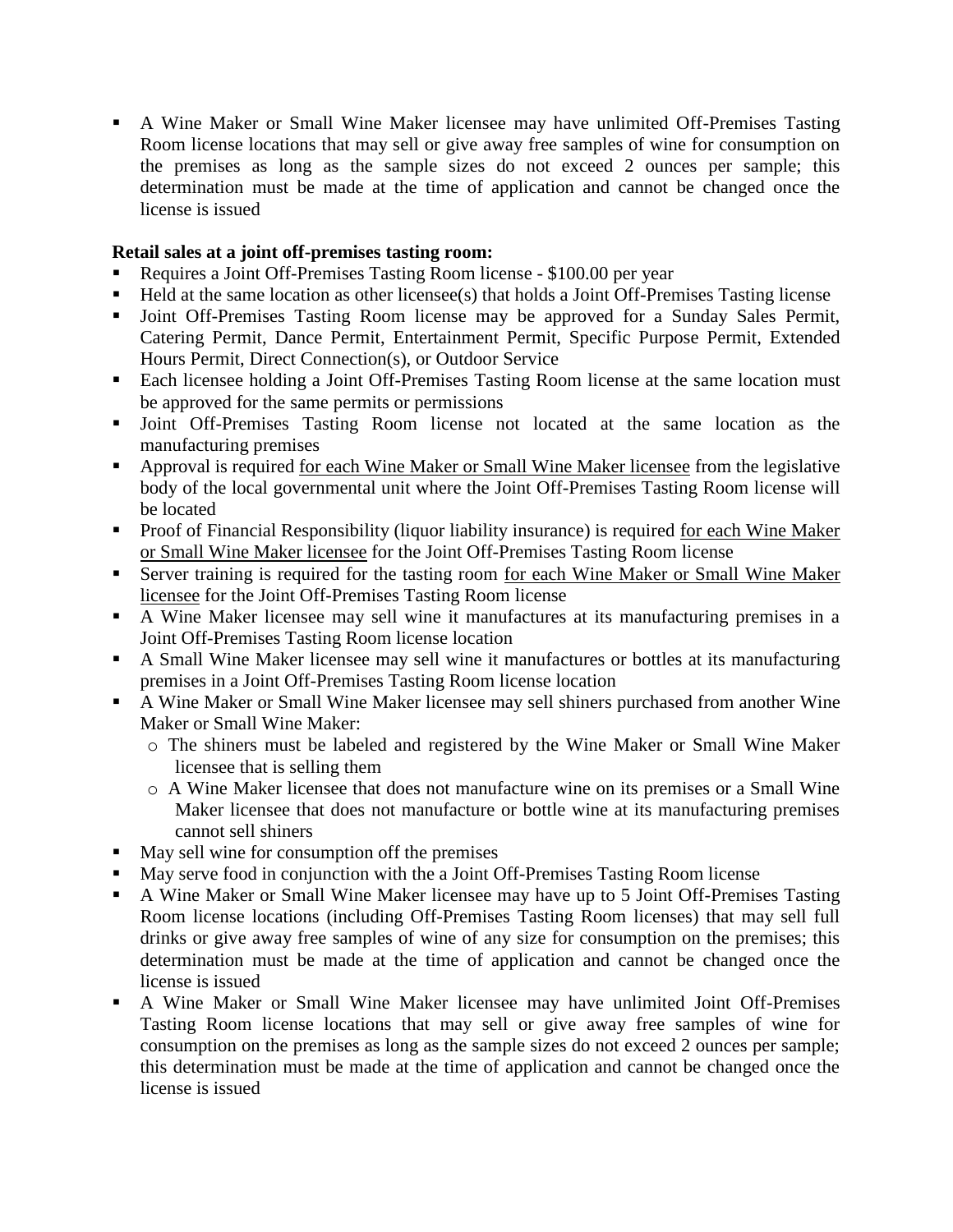▪ A violation by one licensee at a Joint Off-Premises Tasting Room location will be a violation attributable to all licensees at the location

# **DISTILLER OR SMALL DISTILLER LICENSE (Also Applies to Brandy Manufacturer)**

# **Manufacturing only:**

- Proof of Financial Responsibility (liquor liability insurance) not required
- No local approval necessary for Commission licensure, but licensee must comply with local zoning and ordinances and health department/Michigan Department of Agriculture and Rural Development requirements
- Server training is not required
- Manufacturing premises may be approved for Living Quarters Permit, Direct Connection(s), and Off-Premises Storage

# **Retail sales on the manufacturing premises:**

- Requires an On-Premises Tasting Room Permit \$100.00 per year
- On-Premises Tasting Room Permit may be approved for Sunday Sales Permit, Catering Permit, Dance Permit, Entertainment Permit, Specific Purpose Permit, Extended Hours Permit, or Outdoor Service
- On-Premises Tasting Room Permit can only be located at the same location as the manufacturing premises
- **•** Approval is required from the legislative body of the local governmental unit where the On-Premises Tasting Room Permit will be located
- Proof of Financial Responsibility (liquor liability insurance) is required for the On-Premises Tasting Room Permit
- **Exercise 1** Server training is required for On-Premises Tasting Room Permit
- A Distiller or Small Distiller licensee must manufacture spirits on the premises where they are sold in an On-Premises Tasting Room Permit location
- No limit on number of On-Premises Tasting Room Permits associated with Distiller or Small Distiller licenses
- May sell spirits for consumption off the premises
- May sell and serve full size drinks
- No size or number limit on tasting samples
- May serve food or have a restaurant in conjunction with the On-Premises Tasting Room Permit

## **Retail sales at an off-premises tasting room:**

- Requires an Off-Premises Tasting Room license \$100.00 per year
- **Off-Premises Tasting Room license may be approved for a Sunday Sales Permit, Catering** Permit, Dance Permit, Entertainment Permit, Specific Purpose Permit, Extended Hours Permit, Direct Connection(s), or Outdoor Service
- **Off-Premises Tasting Room license not located at the same location as the manufacturing** premises
- Approval is required from the legislative body of the local governmental unit where the Off-Premises Tasting Room license will be located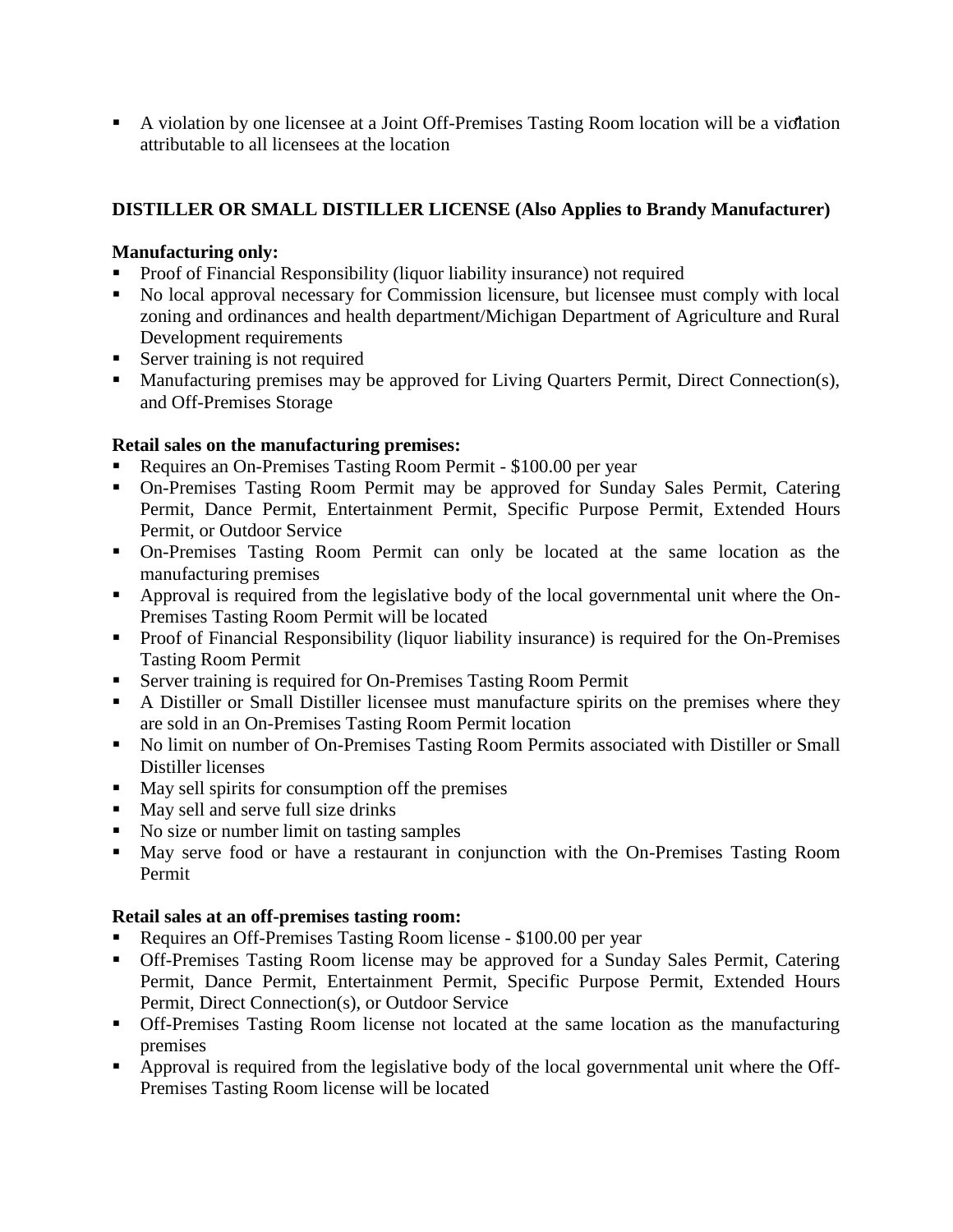- Proof of Financial Responsibility (liquor liability insurance) is required for the Off-Premises Tasting Room license
- Server training is required for the Off-Premises Tasting Room license
- A Distiller or Small Distiller licensee may sell spirits it manufactures at its manufacturing premises in an Off-Premises Tasting Room license location
- May sell spirits for consumption off the premises
- May serve food in conjunction with the Off-Premises Tasting Room license
- A Distiller or Small Distiller licensee may have up to 5 Off-Premises Tasting Room license locations (including Joint Off-Premises Tasting Room license locations) that may sell full drinks or give away free samples of wine of any size for consumption on the premises; this determination must be made at the time of application and cannot be changed once the license is issued
- A Distiller or Small Distiller licensee may have unlimited Off-Premises Tasting Room license locations that may sell or give away free samples of wine for consumption on the premises as long as the sample sizes do not exceed 1/2 ounce per sample; this determination must be made at the time of application and cannot be changed once the license is issued

## **Retail sales at a joint off-premises tasting room:**

- Requires a Joint Off-Premises Tasting Room license \$100.00 per year
- Held at the same location as other licensee(s) that holds a Joint Off-Premises Tasting license
- Joint Off-Premises Tasting Room license may be approved for a Sunday Sales Permit, Catering Permit, Dance Permit, Entertainment Permit, Specific Purpose Permit, Extended Hours Permit, Direct Connection(s), or Outdoor Service
- Each licensee holding a Joint Off-Premises Tasting Room license at the same location must be approved for the same permits or permissions
- Joint Off-Premises Tasting Room license not located at the same location as the manufacturing premises
- Approval is required for each Distiller or Small Distiller licensee from the legislative body of the local governmental unit where the Joint Off-Premises Tasting Room license will be located
- Proof of Financial Responsibility (liquor liability insurance) is required for each Distiller or Small Distiller licensee for the Joint Off-Premises Tasting Room license
- Server training is required for the tasting room for each Distiller or Small Distiller licensee for the Joint Off-Premises Tasting Room license
- A Distiller or Small Distiller licensee may sell spirits it manufactures at its manufacturing premises in a Joint Off-Premises Tasting Room license location
- May sell spirits for consumption off the premises
- May serve food in conjunction with the a Joint Off-Premises Tasting Room license
- A Distiller or Small Distiller licensee may have up to 5 Joint Off-Premises Tasting Room license locations (including Off-Premises Tasting Room licenses) that may sell full drinks or give away free samples of wine of any size for consumption on the premises; this determination must be made at the time of application and cannot be changed once the license is issued
- A Distiller or Small Distiller licensee may have unlimited Joint Off-Premises Tasting Room license locations that may sell or give away free samples of wine for consumption on the